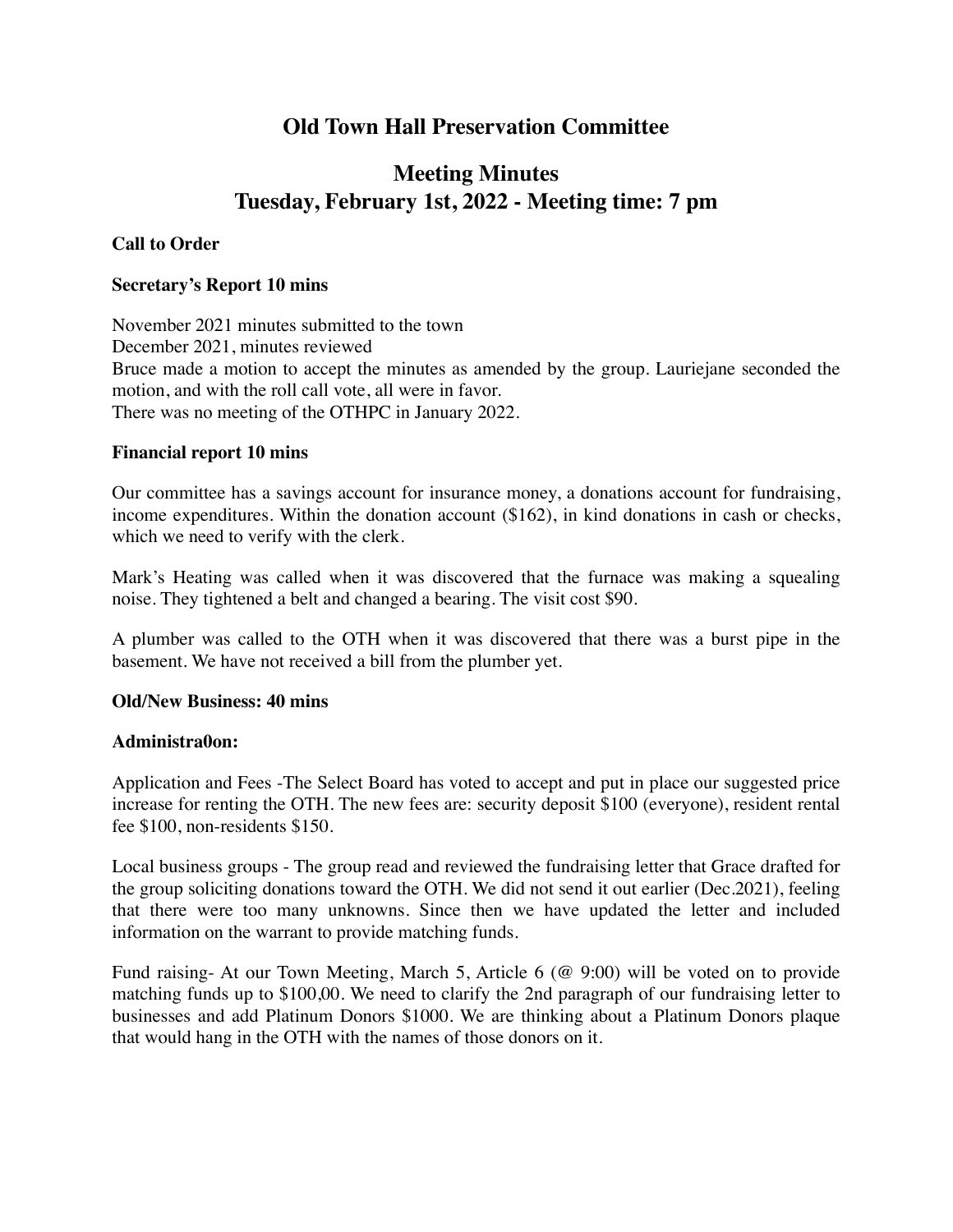We want to get the OTH fundraising letters into the mail asap to all businesses in Limington once we get the letter approved. We will reach individual donors through word of mouth, the local paper, and social media.

Great article in the paper about the church in Cornish needing a new steeple (\$250,000). We will structure an ad much like theirs for the paper was well.

Other ideas offered at this :me were a bottle drive, raffles for a quilt and an Afghan, offer a wood raffle. Sherry will call Martell's to see if they are interested and willing to give a cord. A silent auction was also suggested.

Social Media - GoFundMe takes a percentage of whatever you raise. We are not sure the town has rules about such pages. GoFundMe is a means to raise bigger money, it's free advertising, reaching outside our community. Facebook has been okayed as a method for getting the word out regarding our OTHPC work. We have a Facebook page which is administered by the all (5) OTHPC board members, and to date we have 131 members.

Prep for Town Meeting- Sat. March 5 @ 9:00. Big presentation, a BIG DEAL, and each of us on the committee should take a part, and have a topic we address.

- Our 2 Annual Reports - 5 Year Plan - Engineering Reports - Timeline of major repairs at OTH

OTH Resource List - Susie created the list and submitted it to the town Select Board. It's a call list if OTH issues arise. We s:ll need to be able to get a hold of the Select Board members on a weekend.

Robert Taylor Map - The map has successfully been reframed in a hand made frame and covered with plexiglass. The map is back in place and looks fantastic. Thank you Lauriejane for following through on this project.

Insurance Walk-Through - We haven't heard anything yet. We don't know if the Maine Municipal Association (MMA) will cover the building with insurance again this year. Stan walked the underwriter through the building and below, and shared the work we had had done to the building to bring it up to code which had been our charge by the Select Board. We even have a new propane detector, which puts us ahead of the curve.

Recap our year 2021/Goals for 2022 - FOUNDATION for the Limington Community Center at the Old Town Hall

Questions- How do we measure the building to know if it is shifting and how much over time?

Maine Preservation of Yarmouth - We would like to make contact and schedule a walk through of the OTH with someone from Maine Preservation. A representative will come to the building to see it in context of other buildings in our district. They will charge us \$60/hour and .58 cents/ mile. The group worked to find three viable meeting date for committee members and the Preservation Maine representative to meet. Thursday, Feb 10 @ 3:00 was chosen, and Sherry will contact them and confirm the visit at that date and time. Lauriejane made a motion, and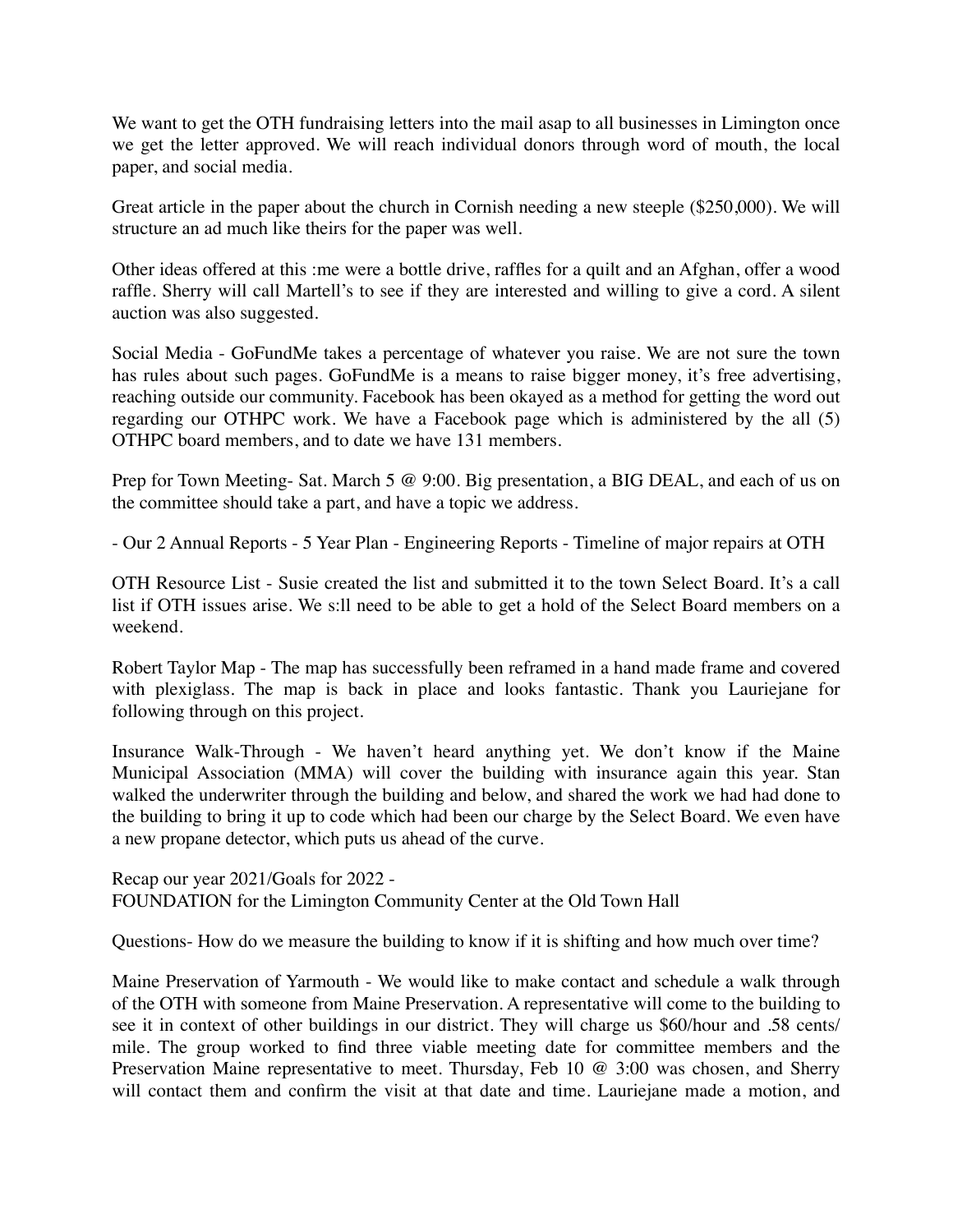Bruce seconded it, that we contact Preservation Maine to invite them to the OTH for an ini:al visit. We want them to see the building and assess our situation and help us in grant writing.

**Grants** - Most grant applications have a financial area that asks what are YOUR committee sources of support? Is the town supporting you? How are they doing that concretely? What is your operational budget? What amount of in-kind donations to you have?

- 1. Stephen and Tabitha King- They called back and left a message!!!!
- 2. HUD community grant
- 3. Narragansett Grant due April 1st.

4. Save America Treasures Grant (SAT) Grant Program through the National Park Service. (Possibilities)

5. Belvedere Historical Preservation Energy Efficiency Grant - June 1

Maine Community web site has a list of grants.

#### **Maintenance:**

Window repair - Beacon Building Supply / Paradigm windows / Have serial #, and the company will be sending us the parts.

Frozen Pipes - We insulated the space between the furnace room and dirt area. Recently pipes froze in the basement of the OTH. We found 3 inches of standing water on the floor. The plumber bypassed the downstairs bathroom. Bruce will tag the pipe, and take the faucet off. Given frozen pipes, Bruce and Sherry got accordion style R1 foam barrier that committee members put up to hold in the heat in the basement room and to block out the cold of the dirt floor.

Grace made a motion, and Lauriejane seconded it, that we purchase the foam board and other task related supplies for no more than \$150.

Front Doors – We have already purchased the paint for the doors and we plan to paint them in the spring.

Stairs and Ramp repair – no change here. Trying to make it through the winter and hope to tackle this replacement project in the spring.

Snow and Ice Removal - Fluorescent lights – The electrician applies for the energy efficiency Maine program

Limington Town Hall Sign - The sign atop of the building has begun to come free at the right corner. We are keeping an eye on it through the winter.

Susie made a motion to adjourn the meeting, seconded by Grace and roll call vote was unanimously affirmative.